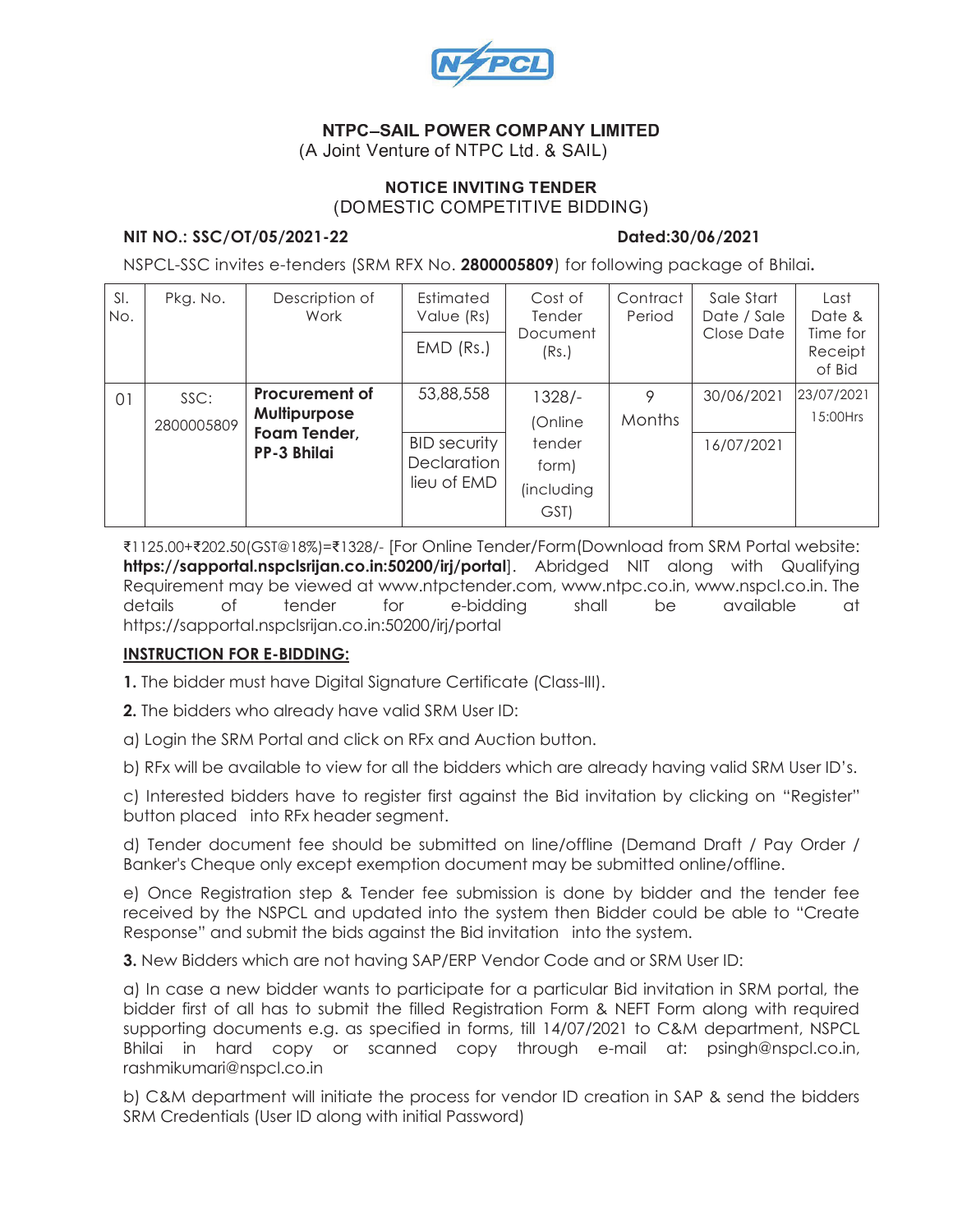c) After creation of SRM Credentials the step 2 (above) shall be followed by the bidder.

Bid Security declaration in lieu of EMD to be sent to AGM(SSC-C&M), NSPCL/Bhilai PO-Bhilai (East), Distt.-Durg, C.G. 490021 Tel. : 0788-2282446, 2347063 or in person at office. All Corrigendum/Modifications/Updates for the above NITs shall only be published on the aforesaid web sites.

Online Tender fee submission Procedure are attached here with "SRM Online TFE & EMD Payment Manual". May please click on link: - **https://www.nspcl.co.in/pages/nspcl-srm-portal**.

#### **QUALIFYING REQUIREMENTS**

# **Name of Work: Procurement of Multipurpose Foam Tender, PP-3 Bhilai.**

In addition to the requirements stipulated in special conditions of purchase, the following shall also apply:

# **1.0 Technical Criteria**

- 1.1 The Bidder should be a manufacturer and should have credential of fabricating/ Manufacturing and supplying a minimum of 20 similar fire tenders with Corrosion Free Extruded Aluminium Profile Sections, Subframe system for Tank Mountings & Metacone systems in last 02 years as on the date of Technical Bid opening. Manufacturer shall have experience of minimum 10 years in the field of fire tender manufacturing. The manufacturer shall provide PO copy in this regard along with the offer.
- 1.2 The bidder should have executed the supply of similar order successfully during last 07 years as on the date of Technical Bid opening having minimum purchase order value in any of the following manner.
	- i. Single order value not less than Rs. 57,72,936/-

or

ii. Two orders (02) each of value not less than Rs. 36,08,085/-

or

iii. Three orders (03) each of value not less than Rs. 28,86,468/-

# **2.0 Financial Criteria**

**2.1** The average annual turnover of the bidder should not be less than Rs. 72.16 Lakhs (Rupees Seventy Two Lakhs Sixteen Thousand only- Inclusive of Taxes) during the preceding three (03) Financial Years as on the date Technical Bid opening.